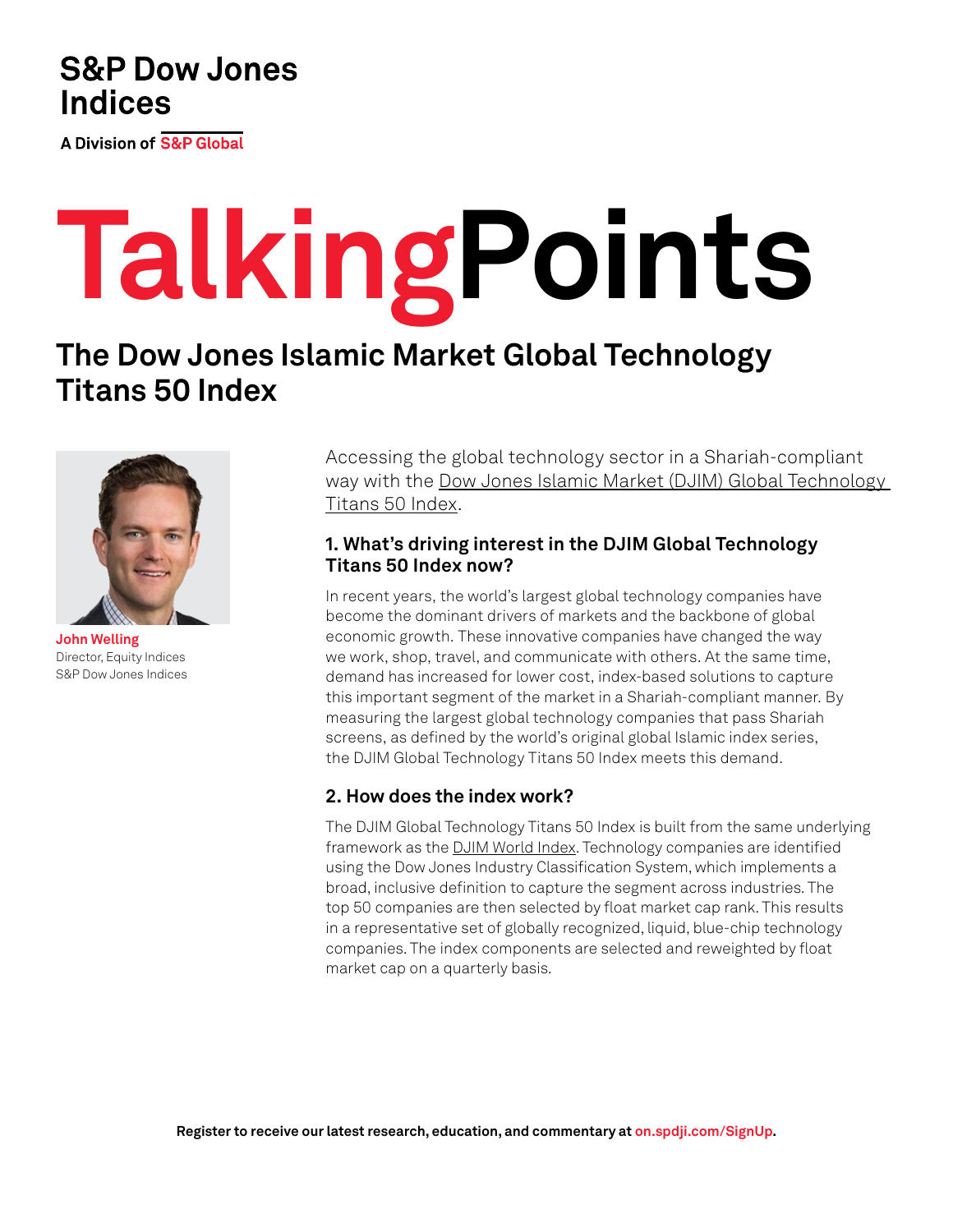### **3. What are the top companies in the index, and what does the industry and market composition look like?**

| Company               | <b>DJ Industry Classification</b> | <b>Market</b> | Index Weight (%) |
|-----------------------|-----------------------------------|---------------|------------------|
| Apple Inc.            | Computer Hardware                 | U.S.          | 17.86            |
| Microsoft Corp        | Software                          | U.S.          | 17.05            |
| Alphabet Inc A        | Internet                          | U.S.          | 6.53             |
| Alphabet Inc C        | Internet                          | U.S.          | 6.21             |
| Facebook Inc A        | Internet                          | U.S.          | 6.82             |
| Nvidia Corp           | Semiconductors                    | U.S.          | 4.18             |
| Taiwan Semiconductor  | Semiconductors                    | Taiwan        | 3.14             |
| Tencent Holdings Ltd. | Internet                          | China         | 2.80             |
| ASML Holding NV       | Semiconductors                    | Netherlands   | 2.62             |
| Adobe Inc.            | Software                          | U.S.          | 2.38             |
| Alibaba Group ADR     | Internet                          | China         | 2.31             |

**Exhibit 1: Top 10 Companies in the DJIM Global Technology Titans 50 Index**

Source: S&P Dow Jones Indices LLC. Data as of Aug. 31, 2021. Table is provided for illustrative purposes.

Internet, Software, Semiconductors, and Computer Hardware represent 96% of the index weight, however no single industry weight exceeds 30%, demonstrating an even distribution across these segments. Market of domicile, however, is heavily weighted toward the U.S. due to the dominant size of included companies.

#### **Exhibit 2: Industry and Market Weights**



Source: S&P Dow Jones Indices LLC. Data as of Aug. 31, 2021. Charts are provided for illustrative purposes.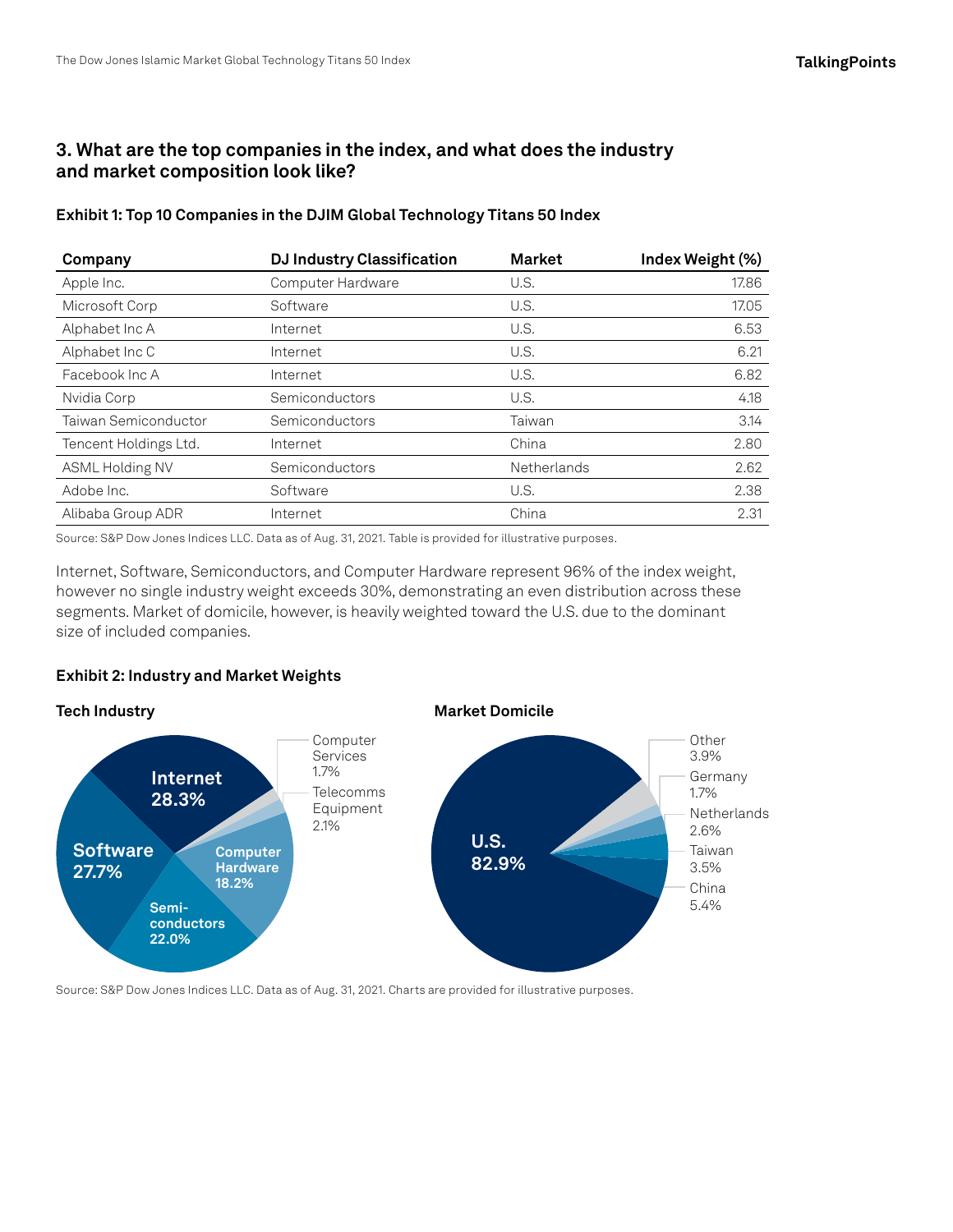#### **4. How has the index performed historically?**

The DJIM Global Technology Titans 50 Index has significantly outperformed the DJIM World, which is considered the global opportunity set for Shariah-compliant equities. This is evident on a total return and risk-adjusted return basis over all periods studied, illustrating an efficient capture of growth in the tech segment (see Exhibit 3). Additionally, despite only having 50 names, the performance has been similar to the 1,000+ constituent S&P Global BMI Information Technology Shariah and has also performed in-line with the conventional S&P Global 1200 Information Technology.



#### **Exhibit 3: Comparative Performance over Time**

Source: S&P Dow Jones Indices LLC. Data as of Aug. 31, 2021. Past performance is no guarantee of future results. Chart is provided for illustrative purposes and reflects hypothetical historical performance. Please see the Performance Disclosure at the end of this document for more information regarding the inherent limitations associated with back-tested performance.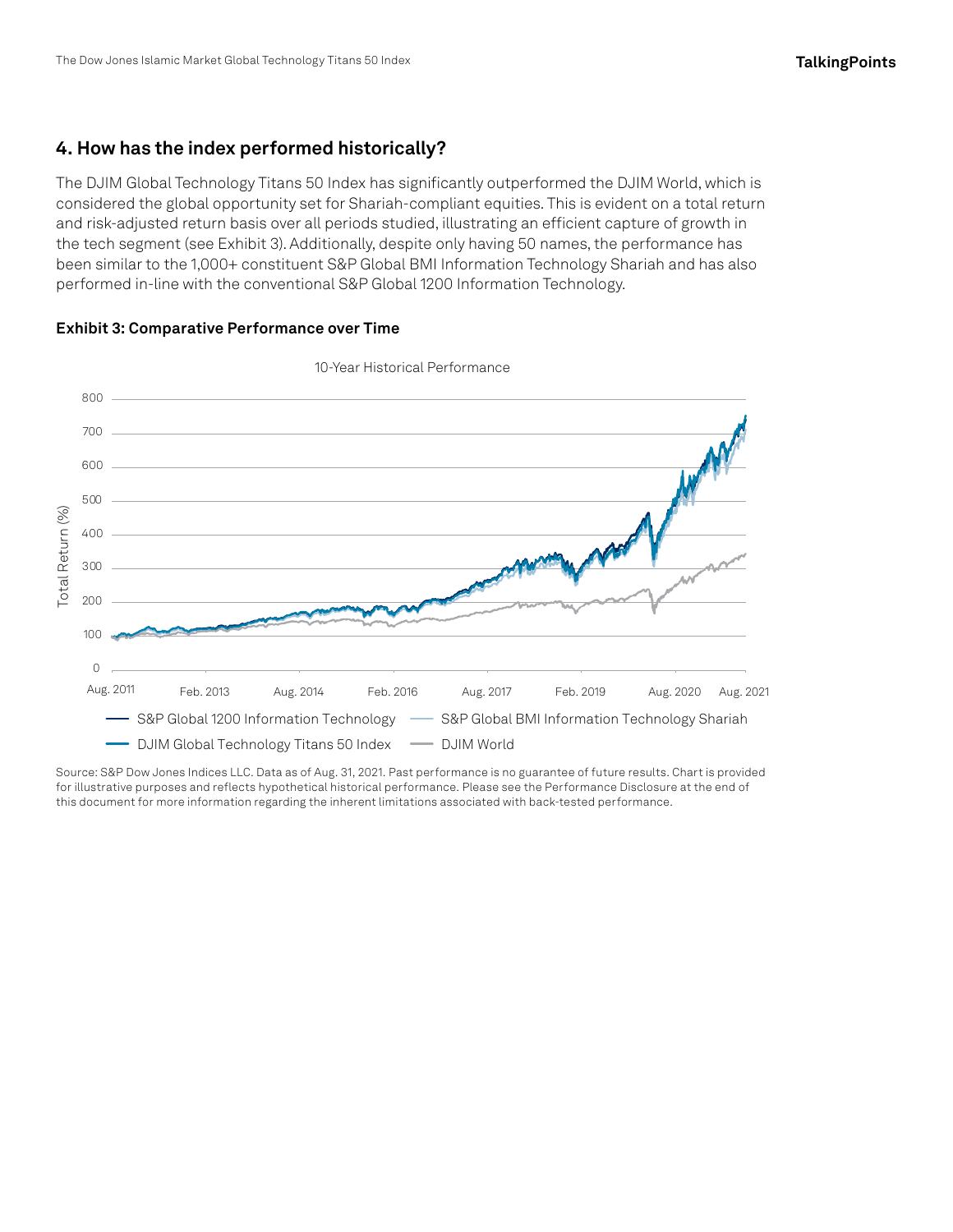#### **Exhibit 4: Risk/Return Profiles**

|                                                     | <b>DJIM Global</b>                          |                      | <b>S&amp;P Global BMI</b><br><b>Information</b> | S&P Global 1200                  |  |  |
|-----------------------------------------------------|---------------------------------------------|----------------------|-------------------------------------------------|----------------------------------|--|--|
| Index                                               | <b>Technology</b><br><b>Titans 50 Index</b> | <b>DJIM</b><br>World | <b>Technology</b><br><b>Shariah</b>             | Information<br><b>Technology</b> |  |  |
| Count                                               | 50                                          | 3066                 | 1141                                            | 127                              |  |  |
| Total Returns (Annualized for Periods > 1-Year) (%) |                                             |                      |                                                 |                                  |  |  |
| <b>YTD</b>                                          | 26.1                                        | 16.4                 | 21.1                                            | 20.9                             |  |  |
| 1-Year                                              | 31.1                                        | 27.1                 | 33.2                                            | 32.8                             |  |  |
| 3-Year                                              | 30.3                                        | 19.2                 | 29.8                                            | 28.7                             |  |  |
| 5-Year                                              | 30.1                                        | 17.9                 | 29.5                                            | 29.2                             |  |  |
| 10-Year                                             | 22.3                                        | 13.2                 | 21.6                                            | 22.2                             |  |  |
| Risk (Standard Deviation) (%)                       |                                             |                      |                                                 |                                  |  |  |
| 3-Year                                              | 20.3                                        | 17.4                 | 20.7                                            | 20.3                             |  |  |
| 5-Year                                              | 17.2                                        | 14.1                 | 17.2                                            | 16.9                             |  |  |
| 10-Year                                             | 16.2                                        | 13.5                 | 15.9                                            | 15.7                             |  |  |
| <b>Risk-Adjusted Return</b>                         |                                             |                      |                                                 |                                  |  |  |
| 3-Year                                              | 1.49                                        | 1.11                 | 1.44                                            | 1.42                             |  |  |
| 5-Year                                              | 1.75                                        | 1.27                 | 1.71                                            | 1.73                             |  |  |
| 10-Year                                             | 1.38                                        | 0.98                 | 1.36                                            | 1.42                             |  |  |

Source: S&P Dow Jones Indices LLC. Data as of Aug. 31, 2021. Past performance is no guarantee of future results. Table is provided for illustrative purposes and reflects hypothetical historical performance. Please see the Performance Disclosure at the end of this document for more information regarding the inherent limitations associated with back-tested performance.

#### **5. What are the key benefits of the DJIM Global Technology Titans 50 Index?**

**Precision[:](https://www.spglobal.com/spdji/en/indices/equity/sp-china-tech-50-index/?utm_source=pdf_education)** This index is designed to be a targeted measurement of Shariah-compliant global technology companies.

**Representation[:](https://www.spglobal.com/spdji/en/indices/equity/sp-china-tech-50-hk-connect-index/#overview?utm_source=pdf_education)** The index's tracking of the global technology industry is unique in that its use of the Dow Jones Industry Classifications results in a broader definition of technology compared to other traditional sector classification systems.

**Transparency:** The strategy is constructed using a simple, rules-based, and publicly available methodology.

**Shariah-complianc[e:](https://www.spglobal.com/spdji/en/indices/equity/sp-china-tech-50-domestic-index/#overview?utm_source=pdf_education)** The index only includes compliant companies as defined by the well-established Dow Jones Islamic Market Index Series, providing a ready-made, investable universe of Shariah-compliant technology companies.